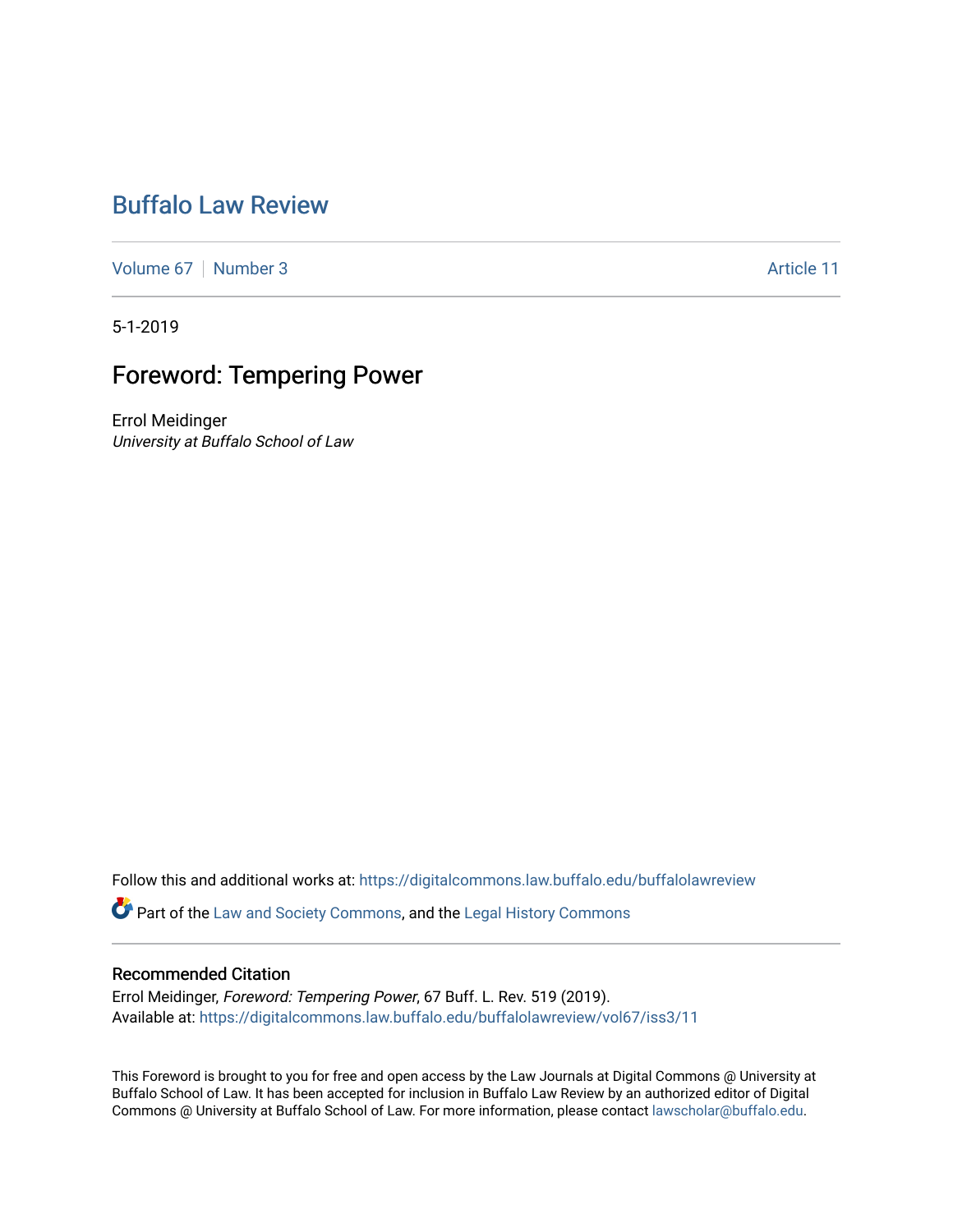# Buffalo Law Review

VOLUME 67 MAY 2019 NUMBER 3

## **FOREWORD**

## **Tempering Power**

### ERROL MEIDINGER†

For a very long time, going back at least to the 1930s, the Buffalo Law School has pursued fresh, often quite critical perspectives on law. We have sought to understand law's actual operation, its effects on and responsiveness to everyday people, and its role in the formation and working of larger social institutions.<sup>1</sup> We have long asserted that understanding legal doctrine is necessary, but far from sufficient for understanding law. We have known that law creates, yet is also created by, and responds to, and can sometimes reshape or curb power, and that how it does so is of utmost importance to a decent legal system.

This commitment to understanding the operation of law in its social context is manifested not only in the faculty's teaching and scholarship, but also in two important

<sup>†</sup> SUNY Distinguished Professor and Margaret W. Wong Professor of Law, Director of the Baldy Center for Law & Social Policy, University at Buffalo School of Law, The State University of New York.

<sup>1.</sup> *See, e.g.*, Alfred F. Konefsky, "Karl's Law School, or The Oven Bird in Buffalo," *in* INSIDERS, OUTSIDERS, INJURIES, AND LAW: REVISITING THE OVEN BIRD'S SONG 56, (Mary Nell Trauter, ed., 2018); Daniel Horowitz, *David Riesman: from law to social criticism*, 58 BUFF. L. REV. 1005, 1008–09 (2010); ROBERT SCHAUS & JAMES ARNONE, UNIVERSITY AT BUFFALO LAW SCHOOL: 100 YEARS, 1887-1987: A HISTORY (1992).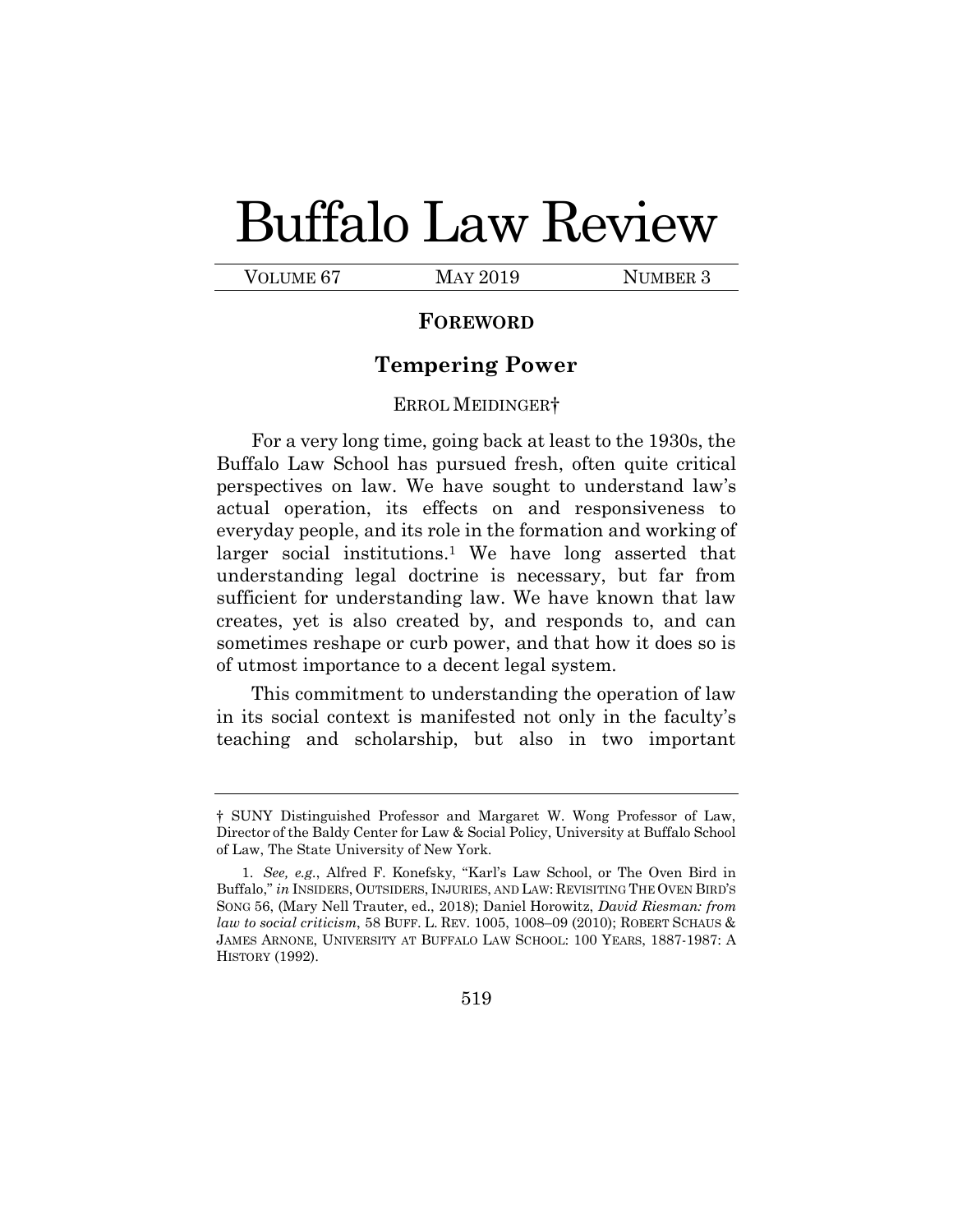institutions: the Mitchell Lecture Series and the Baldy Center for Law & Social Policy. The mission of the Baldy Center, instituted in 1978, is to advance interdisciplinary research on law, legal institutions, and social policy—and thus to see law and legal institutions from perspectives unbound from the normative and methodological constraints of conventional legal scholarship. The Center has pursued this mission in a great many ways, sponsoring countless conferences, lectures, research projects, working groups, and other initiatives over the years. It has supported many hundreds of faculty members in the Law School and other departments pursuing a huge range of topics.<sup>2</sup> Specific questions change as academic and social concerns change, and also are inherently diverse because law's role in society is so ubiquitous and variable. Over time, the Center's research commitments have included Asian law, child sexual abuse, desegregation, disability law, education, environmental stewardship, fair housing, gender studies, health policy, human migration, human rights, intellectual property, legal ethics, nuclear war prevention, racial justice, religion, social media, and many other topics. The Mitchell Lecture series, since the 1951 inaugural lecture by Justice Jackson on "Wartime Security and Liberty Under Law," <sup>3</sup> has addressed a similar range of concerns, including corporate power, feminist legal theory, gene editing, law and race, the war on terror, and surveillance through social media, to name only a few.

Consistently, the underlying concerns of both Baldy and Mitchell programs have been with the ways in which law is intertwined with power, and with how law contributes to or inhibits human dignity and flourishing. This year the Center and the Mitchell Lecture committee decided to commemorate

<sup>2.</sup> *See* LUKE HAMMILL, 40 YEARS AT THE BALDY CENTER: A LAW AND SOCIETY HUB IN BUFFALO (2018), available at http://www.buffalo.edu/content/www /baldycenter/40-years/\_jcr\_content/par /download/file.res/bclsp-40yearsBook.pdf.

<sup>3.</sup> Roberth H. Jackson, *Wartime Security and Liberty Under Law*, 1 BUFF. L. REV. 103 (1951).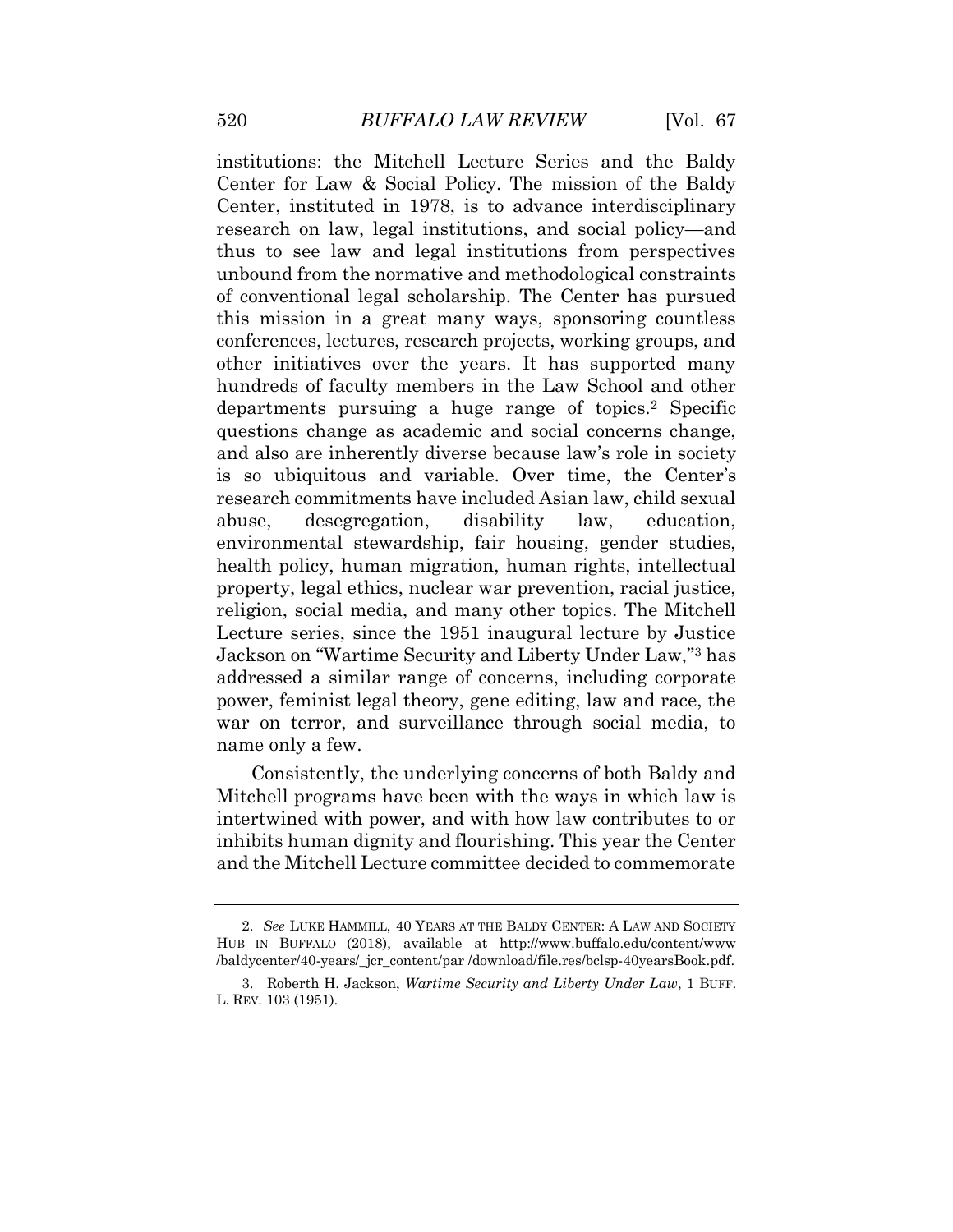the Baldy Center's 40th anniversary by combining forces and engaging the relationship of law and power in an increasingly connected yet highly differentiated world.

For the Mitchell Lecture we were very fortunate to attract John Braithwaite, Distinguished Professor at Australian National University and one of the world's leading scholars in the fields of criminal justice, regulation and governance, and war and peace. John set the background for the conference with his talk on "Tempered Power, Variegated Capitalism, Law and Society." <sup>4</sup> His central purpose was to address the problem of curbing oppressive power in a world where power is distributed among different types of economic orders, ranging from liberal market economies through coordinated market economies to authoritarian capitalist economies. All of these are interconnected in the global economy, and all have microregions characterized by other variants of capitalism. Recognizing that power is essential to achieving collective goals, and that empowerment is necessary to protect freedom and minimize oppression, Braithwaite draws on his own and others' work to envisage a model of tempered power in the very challenging arena of financial markets. He sketches a governance system that structures relationships among banks, global companies, workers organizations, human rights NGOs, states, and other actors to create a regulatory community that over time can use the power of each interest to improve the wages and working conditions of workers. While deeply aspirational, the paper draws on a masterful knowledge of relevant scholarship and a lifetime of work to suggest a pathway for tempering oppressive forms of emergent power in the rapidly expanding domain of finance.

<sup>4.</sup> John Braithwaite, *Tempered Power, Variegated Capitalism, Law and Society*, 67 BUFF. L. REV. 527 (2019). The talk was presented at the State University of New York at Buffalo School of Law on Friday, November 9, 2018.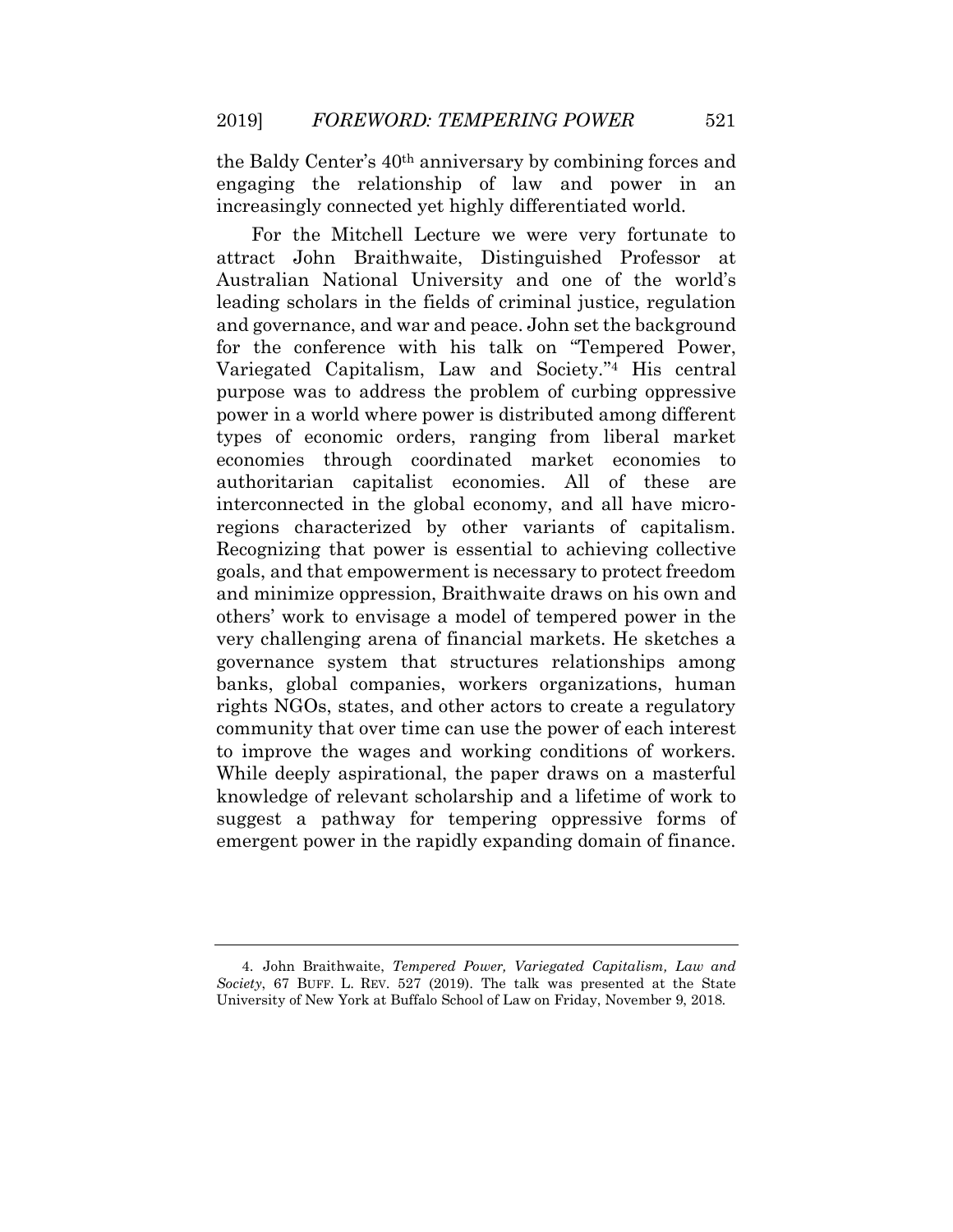For the conference,<sup>5</sup> the organizing committee<sup>6</sup> sought to invite a diverse group of innovative scholars who would focus on different spheres of action, raise a range of important questions, and spark insightful conversations that could continue long after the conference. This volume demonstrates that we were abundantly successful. Below are some brief introductions to the articles. I must caution that they are only suggestive of the articles' contents, and fail to provide a meaningful sense of the rich and diverse understandings law and power, both empirically and normatively, that they offer. My aim is to provide sufficient glimpses of the papers to entice readers to join in these critical conversations.

In "Law and Power in Health Care: Challenges to Physician Control," <sup>7</sup> Mary Anne Bobinski describes the role that law has played in establishing and modifying the power of physicians in relation to patients, other health care providers, insurance companies, governments, and other actors in the health care system. After outlining ways in which shifting economic power has buffeted the system, and the limited role that government has taken in tempering power, she offers an analysis of the potential of fiduciary law to appropriately temper physician power in physician/patient relationships.

Susan Bibler Coutin, in "'Otro Mundo Es Posible': Tempering the Power of Immigration Law through Activisim, Advocacy, and Action," <sup>8</sup> describes contending efforts to deploy law amidst the intensifying conflict over

<sup>5.</sup> The conference was held at the State University of New York at Buffalo School of Law on November 10, 2018.

<sup>6.</sup> The conference organizing committee consisted of Professors Anya Bernstein, David Engel, Matthew Steilen, Mateo Taussig-Rubbo and myself.

<sup>7.</sup> Mary Anne Bobinski, *Law and Power in Health Care: Challenges to Physician Control*, 67 BUFF. L. REV. 595 (2019).

<sup>8.</sup> Susan Bibler Coutin, *'Otro Mundo Es Posible': Tempering the Power of Immigration Law through Activism, Advocacy, and Action*, 67 BUFF. L. REV. 653 (2019).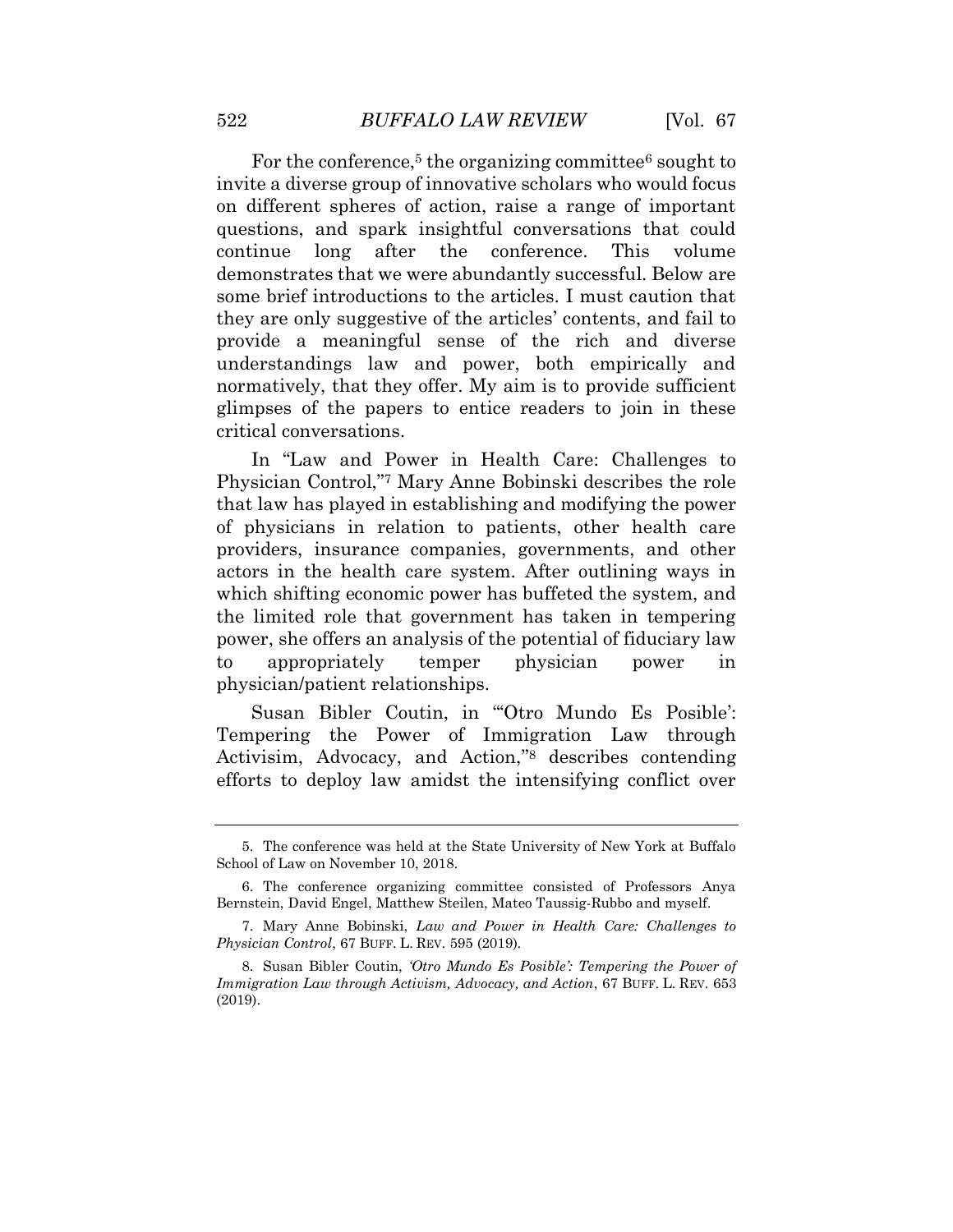immigration in the United States. After summarizing the nature and potentially debilitating effects of government illegalization, racialization, and criminalization of immigrants, she describes the ways in which immigrants seek to harness, reshape, and moderate that power through creating counter-narratives, pursuing legal status, and building community resistance. They thereby seek to construct another world of tempered power in which immigrants are able to thrive regardless of formal legal status.

In "Transformative Constitutions and the Role of Integrity Institutions in Tempering Power: The Case of Resistance to State Capture in Post-Apartheid South Africa," <sup>9</sup> Heinz Klug describes South Africa's experience in seeking to temper power through a new constitution intended to reform dysfunctional features of the received social order by creating six checking organs outside the three traditional branches of government. Although challenged by concentrated power in one political party, the intricate interplay between the new agencies and the traditional state organs, modulated by the Constitutional Court, may be creating a distinctive new model of separation of powers wherein the traditional branches are effectively obliged to maintain agencies that check their negative inclinations.

Martin Krygier, source of the term "tempering power" for this conference, provides a detailed analysis of why he believes the concept is necessary and how it should be understood. In "What's the Point of the Rule of Law" <sup>10</sup> he argues that rule-of-law prescriptions have become so muddled, inconsistent, formulaic, context-unresponsive, manipulable, and ineffectual as to be useless or worse. He proposes that we start over by focusing on the underlying

<sup>9.</sup> Heinz Klug, *Transformative Constitutions and the Role of Integrity Institutions in Tempering Power: The Case of Resistance to State Capture in Post-Apartheid South Africa*, 67 BUFF. L. REV. 701 (2019).

<sup>10.</sup> Martin Krygier, *What's the Point of the Rule of Law?*, 67 BUFF. L. REV. 743 (2019).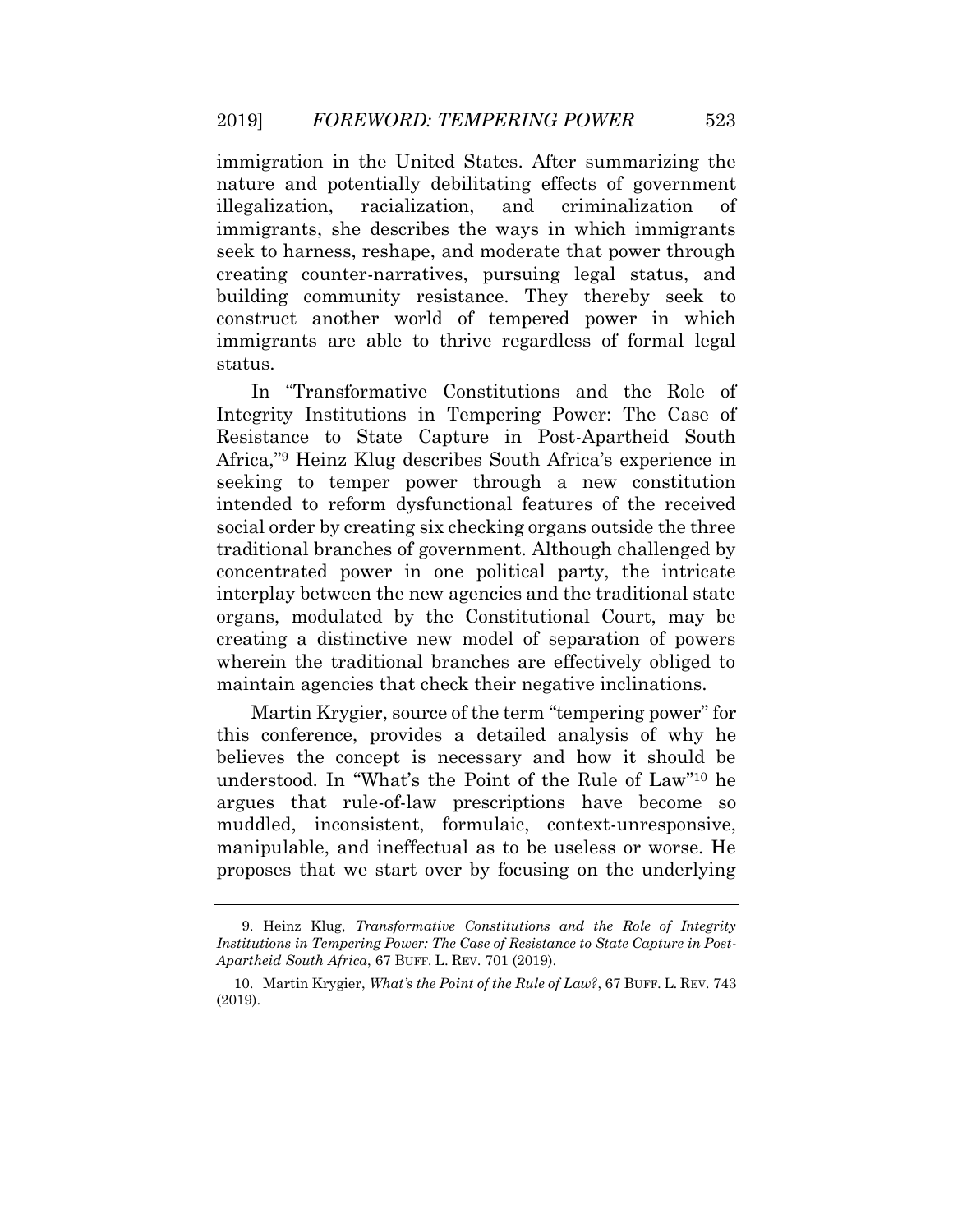goal of rule-of-law: in his view, curbing arbitrary exercises of power. After outlining his concept of arbitrary power and stressing that adequate non-arbitrary power is necessary to achieving any desirable social order, he outlines a concept of tempered power that includes moderation, self-knowledge, flexibility, and distribution among multiple actors.

In "Is China a 'Rule of Law' Regime?" <sup>11</sup> Kwai Hang Ng interrogates the widely held view that China is a rule by (rather than 'of') law country. He holds three markers of rule by law – command focus, opacity, and arbitrariness – up against empirical information on Chinese legal practices. He shows that command is much less central in the daily operations of courts than is typically assumed, and that they often privilege mediation and reconciliation; that, while there are opaque areas, a growing portion of Chinese law is publicized and well understood; and that there are areas where legal expectations have become significantly more regular and predictable than in the past, although judges in many cases still weigh non-legal factors quite heavily. He then characterizes Chinese law as fundamentally about policy implementation, wherein a primary goal of the central government is to use law to gain policy conformity from local courts and governments, and to constrain corruption. Yet the system remains quite flexible and adaptable to different circumstances. It thus appears that Chinese law may temper the power of local legal officials, but not of the central government.

Nimer Sultany locates the primary challenge of justice not in particular institutions or actors, but in liberal political and legal theory, which defines the powers and objectives of institutions and actors. Focusing primarily on the work of John Rawls and Ronald Dworkin, "What Good is Abstraction: From Liberal Legitimacy to Social Justice"<sup>12</sup> argues that

<sup>11.</sup> Kwai Hang Ng, *Is China a "Rule-by-Law" Regime?*, 67 BUFF. L. REV. 793 (2019).

<sup>12.</sup> Nimer Sultany, *What Good is Abstraction? From Liberal Legitimacy to*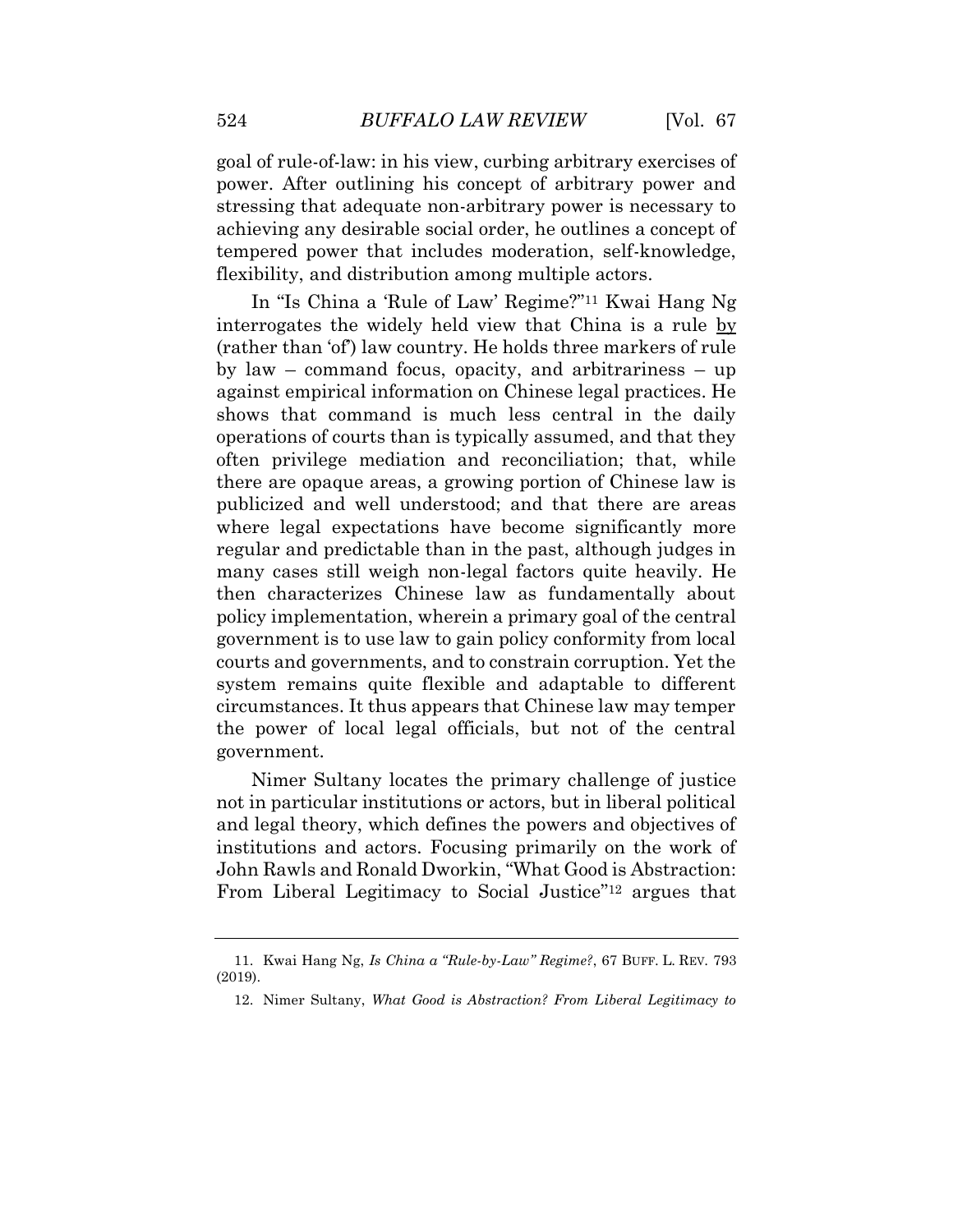those lodestars of liberal legalism forsake their egalitarian tenets by incorporating goals of legitimacy in the form of proceduralization, public acceptance, and practicality. Through reliance on abstraction, they obscure intractable conflicts and perpetuate injustice. Their failure is further evidenced by the fact that recent decades have brought greater, not less inequality. Liberal legal theory thus legitimates and empowers the very injustice it claims to oppose.

In "Those People [May Yet Be] a Kind of Solution"—Late Imperial Thoughts on the Humanization of Officialdom" 13 David Westbrook and Mark Maguire explore the practical circumstances of bureaucrats charged with assessing and charting responses to future risks of various kinds. They find those officials humbled by the many failures to predict disasters in the early 21st century, yet needing to chart courses of action and greatly hemmed in by organizational logics. They propose a world where bureaucracies come to be understood as places where different possible futures are collectively imagined and pursued. They thus seek to foster productive power in bureaucracies.

Peer Zumbansen's "Transnational Law as Socio-Legal Theory and Critique: Prospects for 'Law and Society' in a Divided World" <sup>14</sup> describes the rapidly growing challenge to socio-legal research of discerning the effects of power, both material and cultural, in a transnationalizing world. Zumbansen draws on a range of research to outline the difficulty of academic work in addressing rapidly proliferating and changing deployments of power, many of which are based far more on polemics than any empirical understanding. The challenges are so great, he argues, that

*Social Justice*, 67 BUFF. L. REV. 823 (2019).

<sup>13.</sup> David A. Westbrook & Mark Maguire, *Those People [May Yet Be] a Kind of Solution" Late Imperial Thoughts on the Humanization of Officialdom*, 67 BUFF. L. REV. 889 (2019).

<sup>14.</sup> Peer Zumbansen, *Transnational Law as Socio-Legal Theory and Critique: Prospects for "Law and Society" in a Divided World*, 67 Buff. L. Rev. 909 (2019).